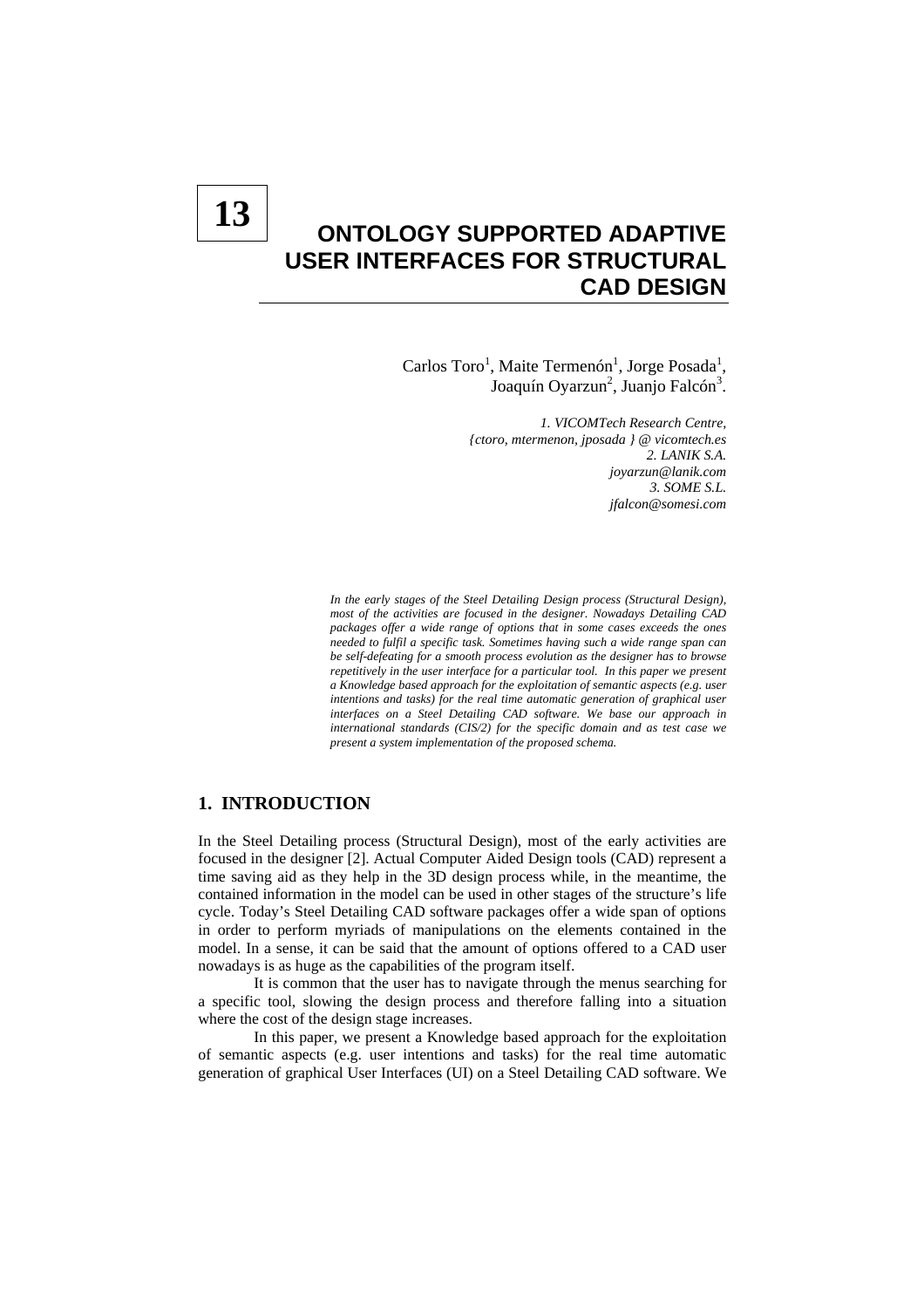base our approach in international standards (CIS/2) for the specific domain and, as test case, we present a system implementation of the proposed schema.

This paper is organized as follows: In chapter two, we present a brief state of the art, mentioning some approaches relevant to our work. In chapter three we explain our methodology for the real time automatic generation of UI based on semantic technologies and we show, in chapter four, a test case based in our methodology, applied in the domain of Structural Design. Lastly, in chapter five we present some conclusions derived from the paper and future work.

### **2. RELATED WORK**

In recent times, the problem of producing a good UI has been a constant topic in research papers and conferences. To highlight some approaches, we can mention the work by Furtado [4] who presented an ontology based methodology to produce UI where multiple users carry out multiple tasks in a universal context. In this approach, they divided the UI design in three layers: a conceptual layer where a domain expert defines an ontology of concepts, relationships and attributes of the domain; a logical layer where a designer specifies multiple models based on the ontology and a physical layer where a developer derives multiple user interfaces from the previously specified models with alternatives. The mentioned approach is not fully automatic as it needs a developer to take care of the alternatives programmatically. The interface development is focused in the modeling of the user which is opposite to our approach where we intend to model a manufacturing process of a specific-well known and standardized domain (Steel Detailing design).

Puerta [13] based his approach on a model ontology, showing a UI development environment and system implementation with both, static and dynamic behaviors. In this approach, the domain model allowed the creation of interfaces for medical applications. In our approach, we model the user as the executioner of a design task, meaning that the design process is, in fact, divided in stages where the user takes actions that need tools in order to fulfill. Hovestadt [**7**] presented a prototypical implementation of a graphical UI intended for the architectural design process. In this approach, the interface integrates CAD-like object manipulation and navigation through large data sets oriented to help the user in the process of shifting directly from construction tasks to navigation tasks. In this approach, the main focus is to change the representation of the menus from the traditional pull down distribution to a hyperbolic shape.

In a non UI approach related to the exploitation of semantics in a CAD program, Ekholm [2] presented a work where, by means of the modelling of a sociotechnical system, the user, his role and design activities are specified. His approach claims to enhance the functionality of a building design software in the problem definition and analysis phases of the design.

Igarashi [8] presented a methodology to design UIs focused on visual thinking activities (creativity design). The basic idea is to make transparent interfaces so that the user can directly interact with the target visual representations without using menus and buttons in a sort of predictive approach. For the structural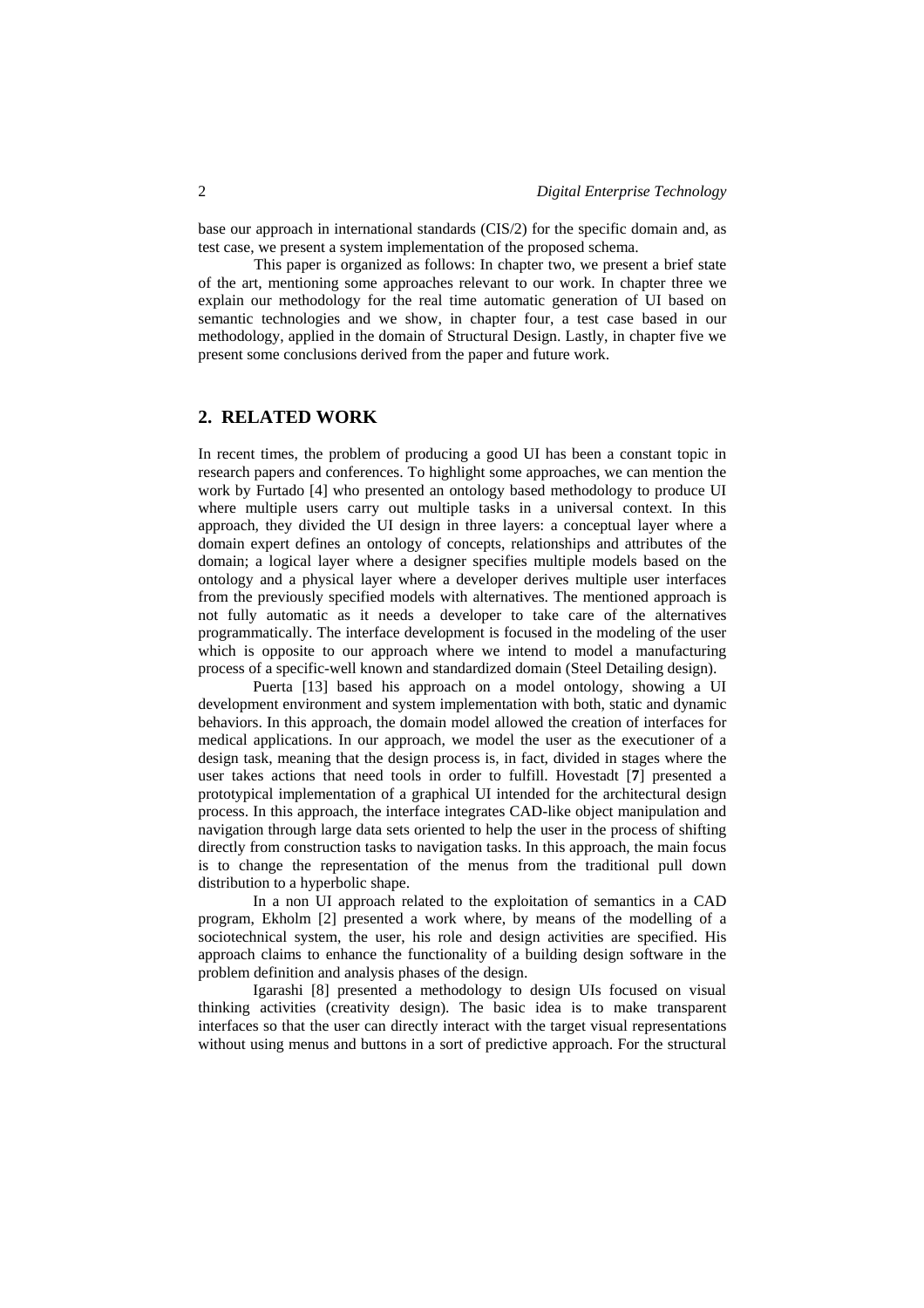design problem, it would be difficult to predict tools as the process itself is engineering based although some creativity is allowed.

## **3. SEMANTIC BASED GENERATION OF USER INTERFACES**

We define a CAD tool as the means whereby some act for design, drafting, display or modify entities in a computer graphically oriented environment is accomplished. In the field of steel detailing design, the structure life cycle can be viewed from a product point of view, where the object being designed passes through a series of stages where transformations can be distinguished. Our approach for the UI generation starts with the prerogative that every stage of a structure life cycle can be divided in sub processes. In figure 1 (Right) a design sub process schema is presented. In each sub process, a set of CAD tools can be applied by the user. Any CAD tool can be placed in more than one sub processes.



Figure 1 – (Right) Sub processes View, (Left) Model-Process-Intention View

We argue that an efficient UI should contain only the needed tools for a given sub process, model type and user intention. Upon the spectrum of techniques that can be used in order to model a process based application (e.g. relational databases, taxonomies, Petri Nets, etc), we choose to use an ontology approach in order to take advantage of the semantics inherited by the process modeling. To model the process ontology that allows the recommendation of the set of CAD tools via a query engine, we have used an international standardization effort (CIS/2) in order to name the classes and relations. The process ontology has a set of allowed tools (AT) with an object type property that allows the connection between them and the rest of the ontology. The set of tools is composed by actual tools belonging to the CAD system itself (e.g. element generation, primitives, queries, manipulators, etc), applets or extensions to the base system and even external calls to programs in the user's computer. For a given Model  $m_i$ , Process  $p_i$  and User Intention  $i_k$ , the goal will be to produce a set of recommended tools extracted from a set of Tools T (Figure 1, Left).

In order to formalize the problem, we must define an injective relation  $\Re$ that assigns every triple  $(m_i, p_i, i_k)$  to one or more tools  $t_n$  belonging to the set of tools **T**. That can be formally expressed as:

 $\mathfrak{R} \subset X \times T$ ,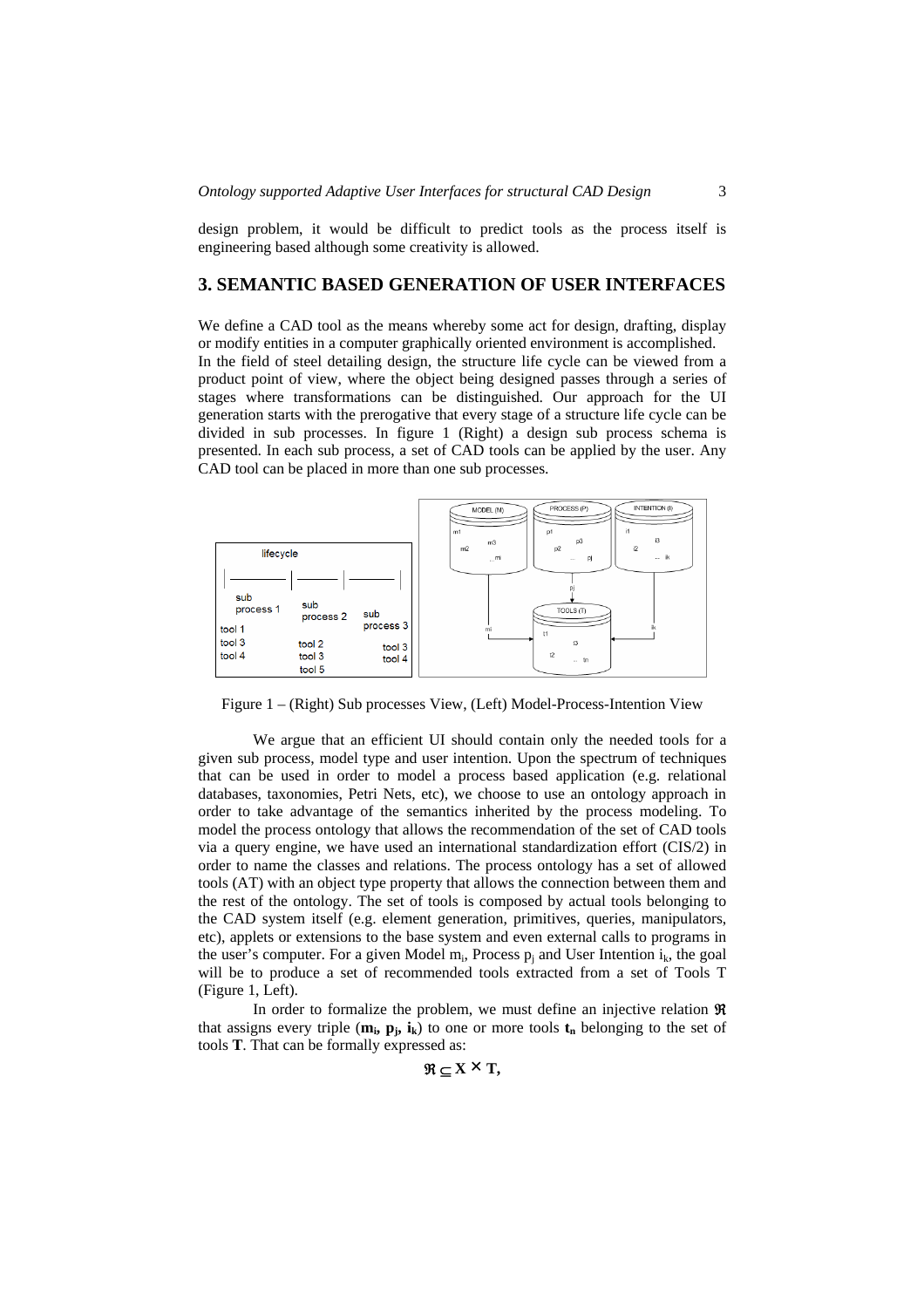where  $X:= M \times P \times I = \{ (m_i, p_j, i_k) : m_i \in M, p_j \in P, i_k \in I \}$ 

Where the restriction **R** will map to a subset of the available tools **T** as shown in the following expression:

$$
\mathbf{R}_{(mi, \, p\mathbf{j}, \, ik)} = \mathbf{t}_i \cup \mathbf{t}_j \cup \ldots \cup \mathbf{t}_r
$$

The allowed tool set (**AT**) is then described by the following expression:

$$
AT_{(mi, pj, ik)} = (T \cap R_{(mi, pj, ik)})
$$

#### **4. STEEL DETAILING CAD INTERFACE GENERATION**

In this section, we present a sample application based in our approach introduced in chapter 3. Depending on the sub process (process stage), model and user intention we semantically generate a structural CAD User Interface containing the recommended tools. In order to generate the UI, we use process ontology whose classes and relations are modeled according to an international standard for the specific domain (CIS/2).

#### **4.1 Modeling of the Process ontology according to CIS/2 standard**

The structural steelwork lifecycle supported by CIS/2 is shown in Figure 2. This is a high level overview of the process model. CIS/2 describes three major stages needed to design a structural steel frame for a building: (i) Analysis, (ii) Design and (iii) Fabrication. Each phase has its own data model that serves for information exchange between each other and possible external applications. The three different models of a steel structure are called "Views" [5]. These views served as the initial source for our process ontology implementation where they are used as a simplified model of the structural design process (this process ontology will be extended in a future work to reflect a more explicit representation).



Figure 2 – Simplified process model identifying the various CIS/2 views and major exchanges, supported by high-level conformance classes [1]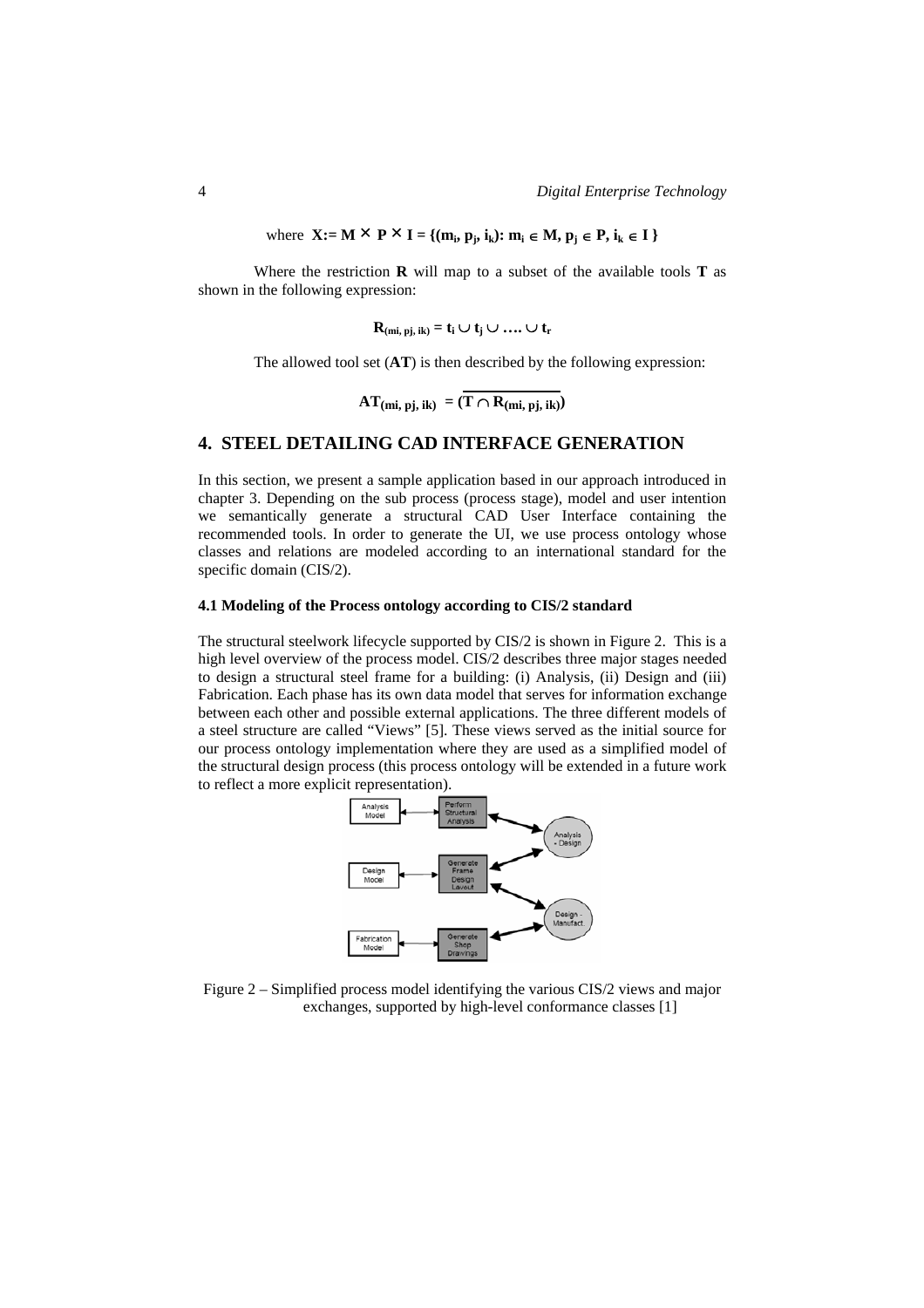#### **4.2 Knowledge representation using Ontologies – The OWL approach**

The existence of tools for ontology definition, querying and reasoning gives interesting possibilities to several application domains, including the engineering domain[12]. An ontology is the explicit specification of a conceptualization [6]. In simple terms, it is a description of the concepts and relations in a domain for the purpose of enabling knowledge sharing and reuse. A body of formally represented knowledge is based on a conceptualization: the objects, concepts and other entities that are assumed to exist in some area of interest and the relations that hold among them [6]. A widely used ontology language is OWL, which is a semantic mark-up language for publishing and sharing ontologies on the World Wide Web. OWL is developed as a vocabulary extension of RDF (the Resource Description Framework) and it is derived from the DAML+OIL Web Ontology Language allowing more expressiveness than RDF depending on the OWL flavour used [10]. There exist several OWL API's to handle computationally an ontology, between the most known ones, we can mention the Protégé OWL API [10], KAON2 [9] and the WonderWeb OWL API [11].

Our Process Ontology implementation is divided in two main classes: Available Semantic Tools and Tasks. The first contains the available tools and the second, the overall actions, as composition of a Model type (steel or wood), sub Process (analysis, design or fabrication) and User Intention (assembly, detailing or review). In order to simplify our implementation, our set of tools contains as a proof of concept three plug ins developed within the framework of a research project. Our test tools are: (i) a Virtual Reality (VR) visualizer that provides a 3D enhanced visualization of a large data set, (ii) a Dimensioning Tool (DIM) which dimensions special beams for workshop manufacturing and (iii) an Element Generation Tool (GEN) which generates structural CAD objects automatically. In figure 3, a detail of the ontology modeling (with some OWL restrictions) is shown.



Figure 3 – Detail of the Process Ontology based on CIS/2

#### **4.3 Modeling of the restrictions for tool selection in OWL**

As stated before, a combination of model type, process stage and user intention produces a set of available tools. To implement ℜ (the injective relation**)** in the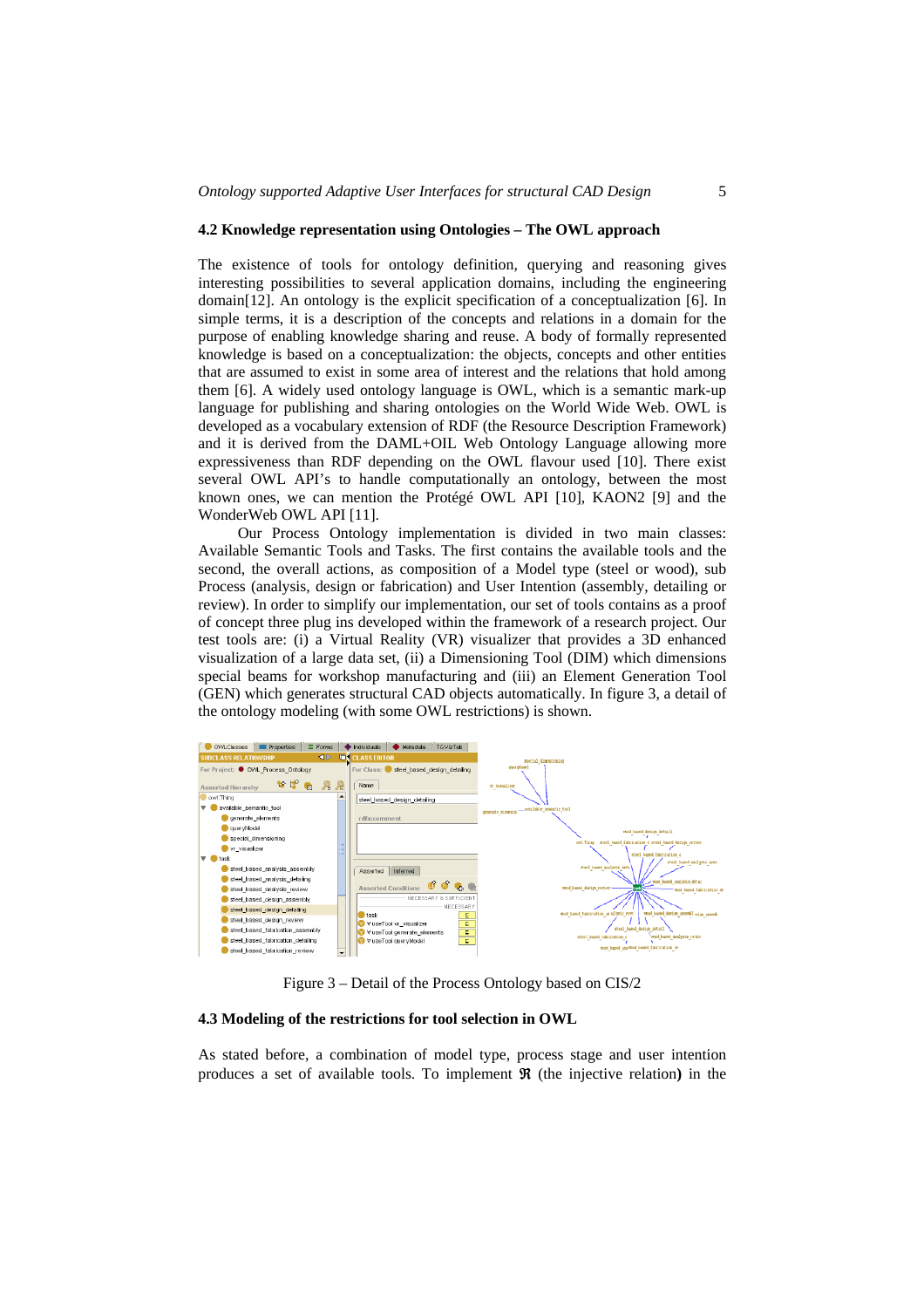ontology, the open world assumption and OWL description logics are used in order to relate both parts of the ontology via a restrictions. Description Logics are a family of knowledge representation languages which can be used to represent the terminological knowledge of an application domain in a structured and formally well-understood way. The ontology implementation of a logic for the description of such combination usually requires the use of a reasoner like Pellet or RACER [10].

We simplify the problem by creating a sub class of the Task class for each element in the combinatory set (figure 4). This means, for example, that for a modeled subclass inside the ontology (e.g.): *steel\_based-analysis-detailing*, a table with relations can be constructed in where a simple map to the allowed tools can be modeled. For the example case (*steel\_based-analysis-detailing)*, the allowed tools set will contain the Virtual Reality (VR) visualizer and the Element Generation Tools (GEN). In figure 4 part of the test relations table used in our example is presented.

|             | model type process stage for user intention useTool VR |              |  | DIM | <b>GEN</b> |
|-------------|--------------------------------------------------------|--------------|--|-----|------------|
| steel based | design                                                 | lassemblv    |  |     |            |
| steel based | fabrication                                            | lassemblv    |  |     |            |
| steel based | lanalvsis                                              | lassemblv    |  |     |            |
|             |                                                        |              |  |     |            |
| steel based | design                                                 | detailing    |  |     |            |
| ctool hoced | fobrication                                            | ومنانم فماما |  |     |            |
| steel based | lanalysis                                              | l detailing  |  |     |            |
|             |                                                        |              |  |     |            |
| otool hor   | dooise                                                 |              |  |     |            |

Figure 4 – Detail of the relations table

In order to model the mapping from the Available Tools (**AT**) subclass of the ontology and the task class, we restrict an object type property using OWL DL (description logics) restrictions. The restriction for this specific case is:

#### **R = Dimensioning Tool**

#### **T = Visualization Tool** ∪ **Element Generation Tool** ∪ **Dimensioning Tool**

# **AT** =  $(\overline{T} \cap \overline{R})$  = Visualization Tool ∪ Element Generation Tool

Apart from the three tools to choose from, we have also implemented a fourth tool that will be presented in every set of allowing tools (and hence in every UI). This tool is called "Query Tool" and provides the user with means to semantically interrogate the geometries contained in the CAD model. We generate also a menu operations tool called "options" in order to perform maintenance operations like for example, destroy a semantically generated UI in the case that the user wants to create a new one.

For the implementation of the prototype, we used AutoCAD 2006 running Pro Steel V17, which is a commercial software that runs as an add-in to the base CAD extending the capabilities of the system from the structures design point of view. For the modeling of the CIS/2 ontology, we used Protégé interfacing with the ontology with the provided OWL API. In the Figure 5 a screenshot of a the test CAD with a generated semantic UI for the example is shown.

For testing the prototype, the presented schema was implemented as a part of a research project called MiroView where the ontology supported UI is being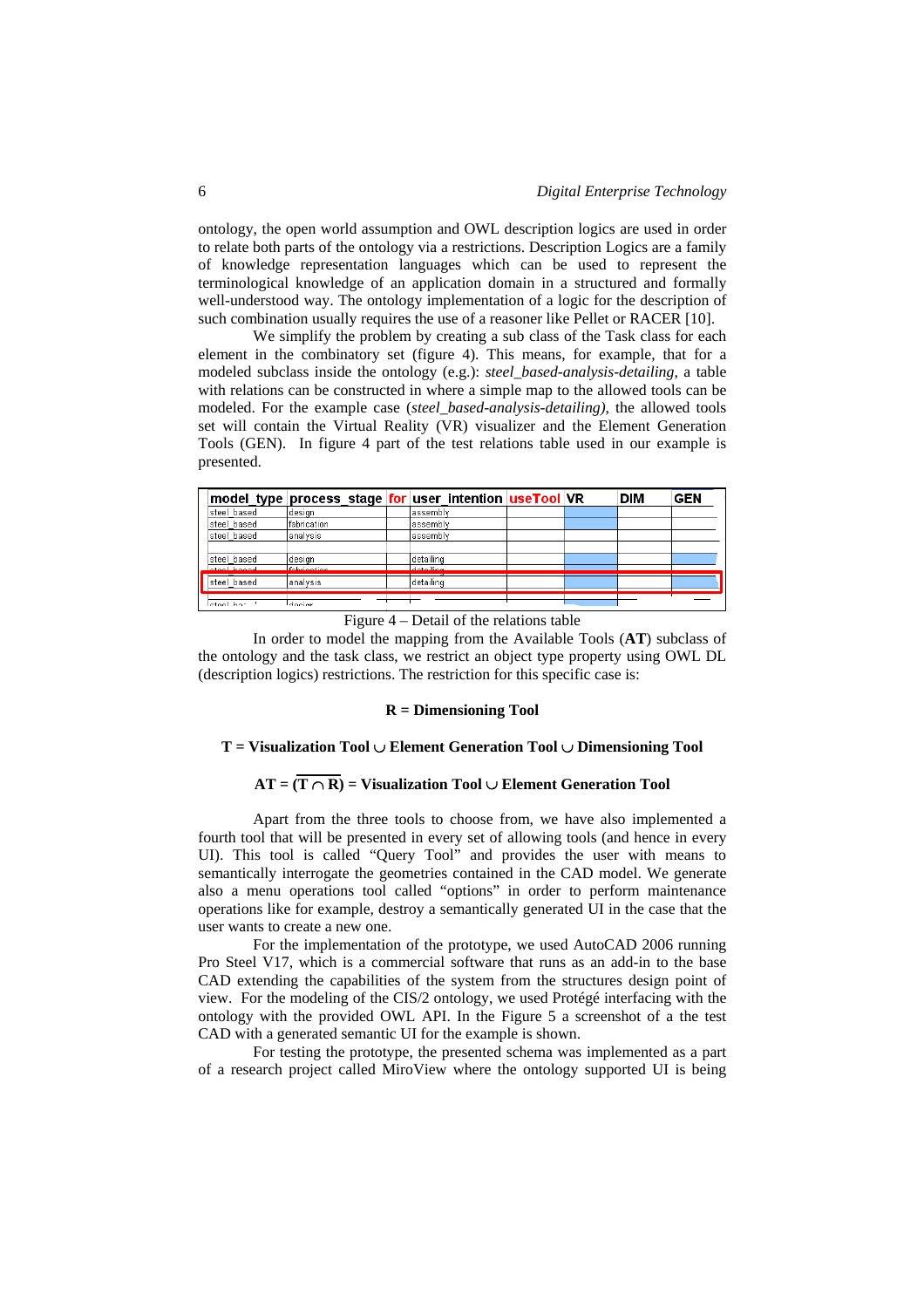used for the recommendation of CAD tools in an actual steel detailing company. At present time, tests are still in an ongoing stage therefore the results will presented in a future work.



Figure 5 – A Semantically generated UI

# **5. CONCLUSIONS AND FUTURE WORK**

In this paper, we presented a Knowledge based approach for the exploitation of semantic aspects (e.g. user intentions and tasks) for the real time automatic generation of graphical user interfaces on a structural CAD software. This approach deals directly with the structural design process in order to suggest the user with the most appropriate tools for every stage of the design. The presented schema was modeled using an ontology that allows the semantic interrogation of the different parameters needed to produce the menu. As test tool, we presented an example based in the methodology with three test tools and a simplified process division. As future work we will extend the presented results in order to use more tools. We will extend in a future work the process ontology in order to have a more precise stage division, allowing a better tools recommendation. Also as future work, the different tests in a real environment will be analyzed in order to check the efficiency of the methodology.

#### **5.1 Acknowledgments**

We want to thank the Basque Government for the partial financing of the MiroView Project (INTEK-4140/2004). A special mention is given to our Steel Detailer partner LANIK S.A, who served as test users, providing key points in their design workflow